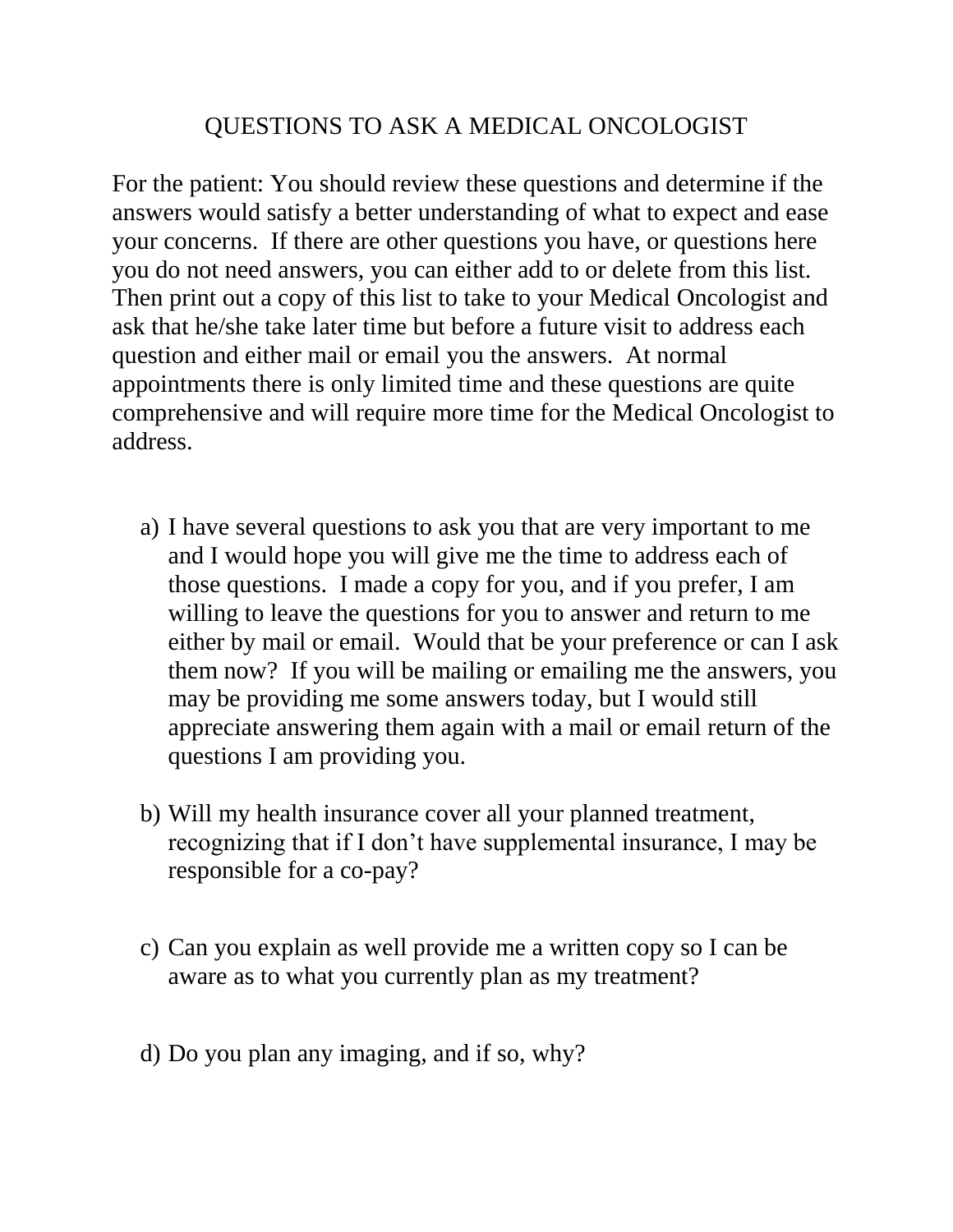- e) If imaging determines I am experiencing osteopenia or osteoporosis and you plan on prescribing a bisphosphonate, I want to be forewarned to have dental work completed ahead of time, since I am aware a bisphosphonate can eventually have an effect on my jawbone.
- f) What types of medications do you plan to prescribe, and could you explain each medication and what that medication is expected to perform, as well as the success from this protocol in the past?
- g) What side effects can I expect from any such medications?
- h) Can I expect to have a period of erectile dysfunction, and if so, for how long and what can we do to help to rehabilitate my penis to prevent atrophy as well as gain a return to an erection – I am aware that a vacuum erection devise can exercise my penis but not really rehabilitate it, so which medications do you recommend to both help an erection as well as get arterial blood and oxygenation to my penis – Viagra? Or Levitra? Or Cialis? And if Levitra, do you prescribe Staxyn, the type that melts under the tongue? And how long do I wait if these medications aren't helping before considering penile injections with papaverin or bimix or trimix? Also, (if married) do you have someone on your staff that can provide counsel to my wife/partner and I together regarding erectile dysfunction in order that we both have a better idea of what to anticipate so that neither of us are surprised by this possible side effect of treatment on my being unable to attain an erection for sexual intercourse?
- i) How long before we should expect to determine if the prescribed medications are being effective?